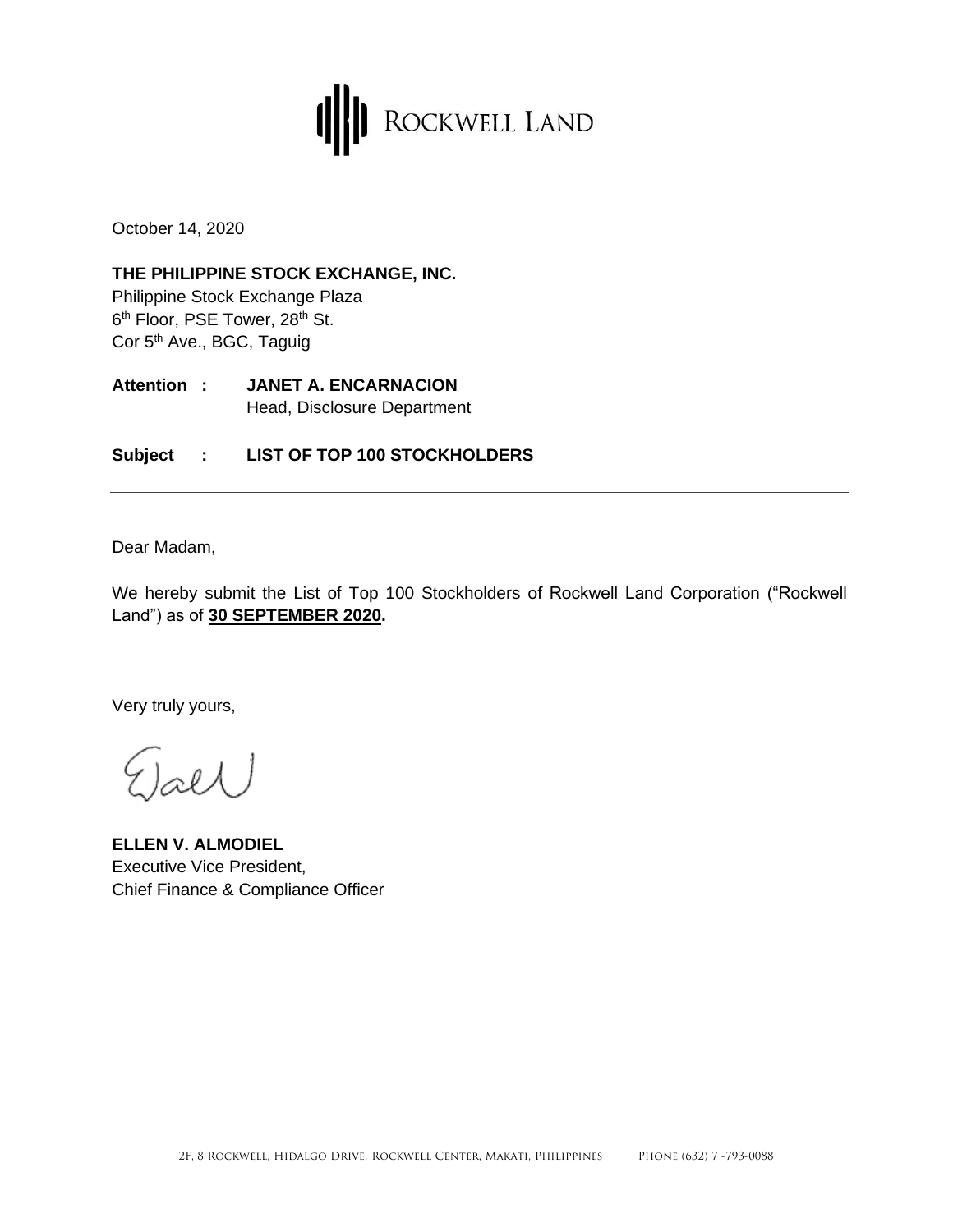| <b>Stockholder Name</b>                            | <b>Shares</b>    | Percentage |  |
|----------------------------------------------------|------------------|------------|--|
| FIRST PHILIPPINE HOLDINGS CORPORATION              | 5,296,015,375.00 | 86.58 %    |  |
| PCD NOMINEE CORP - FILIPINO                        | 536,899,893.00   | 8.78 %     |  |
| PCD NOMINEE CORP - NON-FILIPINO                    | 110,426,176.00   | 1.81 %     |  |
| <b>MANTES CORPORATION</b>                          | 32,373,508.00    | 0.53 %     |  |
| <b>NESTOR J. PADILLA</b>                           | 15,000,001.00    | 0.25%      |  |
| LUCIO W. YAN                                       | 1,136,324.00     | 0.02 %     |  |
| <b>CHARLOTTE CUA CHENG</b>                         | 886,422.00       | 0.01 %     |  |
| AVESCO MARKETING CORPORATION                       | 801,574.00       | 0.01 %     |  |
| B. P. INSURANCE AGENCY, INC.                       | 792,139.00       | 0.01 %     |  |
| MAKATI SUPERMARKET CORPORATION                     | 677,238.00       | 0.01 %     |  |
| <b>CROSLO HOLDINGS CORPORATION</b>                 | 584,297.00       | 0.01%      |  |
| <b>LAARNI NIEMAN ENRIQUEZ</b>                      | 488,773.00       | 0.01 %     |  |
| JOSE IGNACIO A. CARLOS                             | 455,667.00       | 0.01 %     |  |
| LOZANO A. TAN                                      | 422,730.00       | 0.01 %     |  |
| VIRGILIO CACHERO FLORDELIZA                        | 398,550.00       | 0.01%      |  |
| ANTONINO T. AQUINO &/OR EVELINA S. AQUINO          | 377,231.00       | 0.01%      |  |
| BP INSURANCE AGENCY, INC.                          | 328,969.00       | 0.01 %     |  |
| FORESIGHT REALTY & DEVELOPMENT CORPORATION         | 305,353.00       | 0.00%      |  |
| <b>TEODORO OLIVARES GALLINERO</b>                  | 266,331.00       | 0.00%      |  |
| <b>ONG TIONG</b>                                   | 255,969.00       | 0.00%      |  |
| ROBERTO REYES ALMAZORA                             | 246,150.00       | 0.00%      |  |
| <b>VICTOR B. GRUET</b>                             | 241,295.00       | 0.00%      |  |
| <b>LOURDY DELOSO TORRES</b>                        | 226,073.00       | 0.00%      |  |
| RODOLFO NICOLAS QUETUA                             | 222,742.00       | 0.00%      |  |
| RODOLFO VALDERRAMA &/OR TERESITA T. VALDERRAMA     | 210,633.00       | 0.00%      |  |
| ROBERTO B. CATAHAN &/OR PERLA R. CATAHAN           | 200,000.00       | 0.00%      |  |
| <b>VICTORIA ONG</b>                                | 198,035.00       | 0.00%      |  |
| THERESA LA'O ARGUELLES                             | 188,160.00       | 0.00%      |  |
| INDUSTRIAL UNDERWRITERS AND COMMERCIAL CORPORATION | 179,043.00       | 0.00%      |  |
| CELENVIMA HOLDINGS, INC.                           | 178,943.00       | 0.00%      |  |
| <b>BENITO T. KEH</b>                               | 177,279.00       | 0.00%      |  |
| LEONISA CUAYO DELA LLANA                           | 170,859.00       | 0.00%      |  |
| LUCIO W. YAN &/OR CLARA YAN                        | 169,092.00       | 0.00%      |  |
| JOSE P. DE JESUS                                   | 167,572.00       | 0.00%      |  |
| MILANI S. CAIMOL                                   | 162,000.00       | 0.00%      |  |
| ROGELIO LORENZO SANTIAGO                           | 159,847.00       | 0.00%      |  |
| VICENTE A.S. MADRIGAL II                           | 158,425.00       | 0.00%      |  |
| <b>LUCIO YAN</b>                                   | 155,001.00       | 0.00 %     |  |
| <b>CRISPULO I. CRUSEM</b>                          | 153,099.00       | 0.00%      |  |
| RUSTICO CALINGO DE BORJA JR.                       | 152,758.00       | 0.00%      |  |
| ERNESTO J. ZERRUDO                                 | 152,079.00       | 0.00%      |  |
| FIRST SOLID HOLDINGS & REALTY CORPORATION          | 149,083.00       | 0.00%      |  |
| <b>MARK ESTRADA TAN</b>                            | 144,585.00       | 0.00%      |  |
| EUGENE S. CO                                       | 144,047.00       | 0.00%      |  |
| GOLDEN ARCHES DEVELOPMENT CORPORATION              | 144,021.00       | 0.00%      |  |
| FRANCISCO DIZON COLLANTES                          | 141,313.00       | 0.00%      |  |
| <b>EDMUND PENOLA CINCO</b>                         | 140,907.00       | 0.00%      |  |
| <b>MARTIN L. LOPEZ</b>                             | 133,201.00       | 0.00%      |  |
| ORLANDO G. VALENZUELA                              | 130,522.00       | 0.00%      |  |
| SEGUNDO D. GAMOLO                                  | 128,397.00       | 0.00%      |  |
| LAZARO GENEVEO GELLE                               | 127,901.00       | 0.00%      |  |
| <b>NOLI M. SARMIENTO</b>                           | 126,424.00       | 0.00%      |  |
| <b>ERNESTO DIAZ IGLESIA</b>                        | 124,139.00       | 0.00%      |  |
| ANTONIO S. TANJANGCO                               | 123,516.00       | 0.00%      |  |
| OSCAR M. LOPEZ                                     | 119,377.00       | 0.00%      |  |
| RICARDO VELASCO BUENCAMINO                         | 119,148.00       | 0.00%      |  |
| AUGUSTINIAN SISTERS OF OUR LADY OF CONSOLATION     | 118,750.00       | 0.00%      |  |
| WEE CHI P. ONG                                     | 118,073.00       | 0.00%      |  |
| MARCIAL C. PUNZALAN JR.                            |                  |            |  |
|                                                    | 116,482.00       | 0.00%      |  |
| DAVID GO SECURITIES CORP.                          | 116,315.00       | 0.00%      |  |
| RAMON F. ACAYAN                                    | 115,633.00       | 0.00%      |  |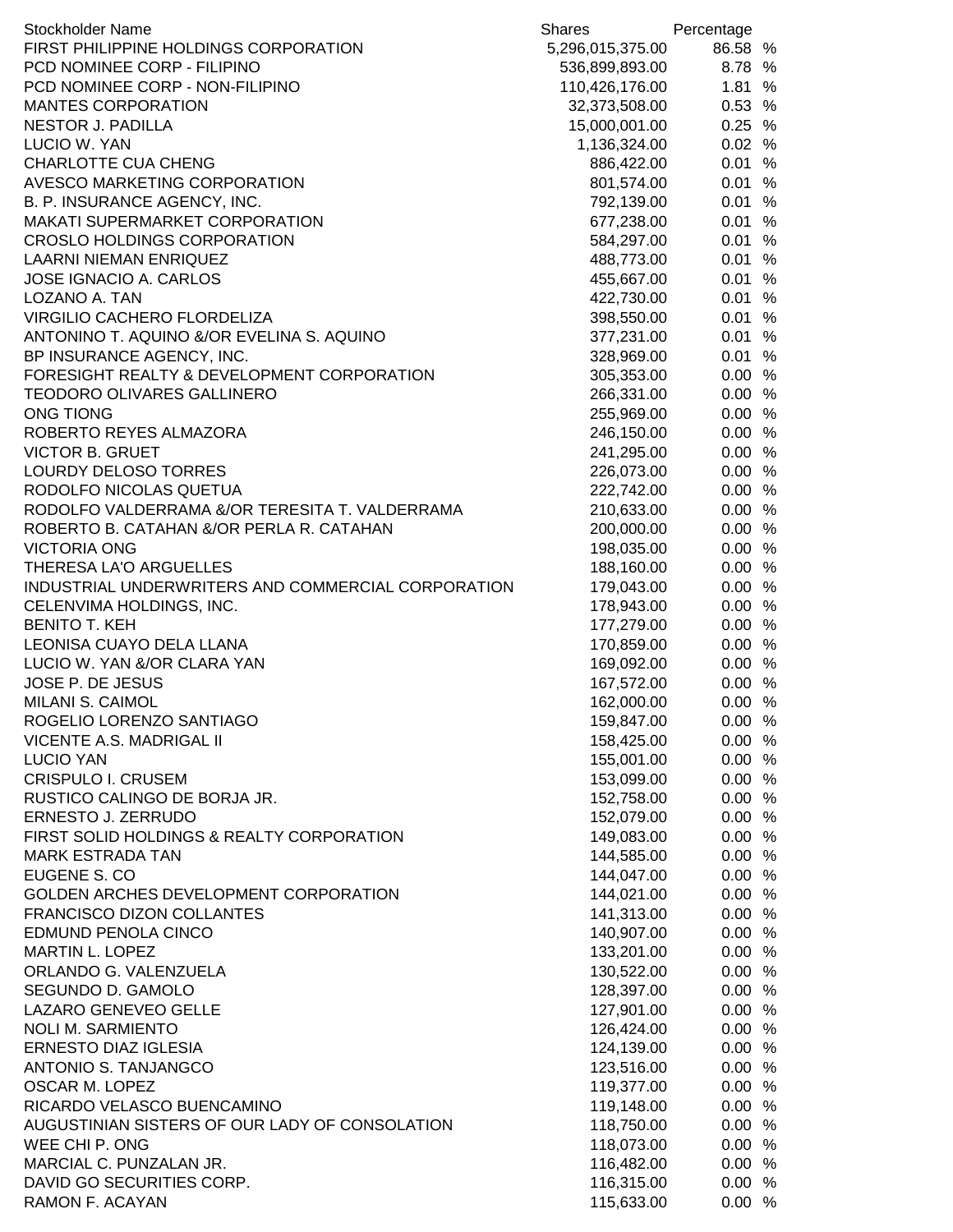| MARIO P. POSA                                     | 115,549.00 | 0.00%  |
|---------------------------------------------------|------------|--------|
| <b>GEORGE T. YANG</b>                             | 108,501.00 | 0.00%  |
| PHIMCO EMPLOYEES' PROVIDENT FUND                  | 107,762.00 | 0.00 % |
| ROSELLER A. MENDOZA                               | 105,483.00 | 0.00 % |
| ALBERTO MENDOZA &/OR JEANIE MENDOZA               | 103,825.00 | 0.00%  |
| DANIEL DOMINGO TAGAZA                             | 103,458.00 | 0.00%  |
| LUISA C. LI                                       | 102,365.00 | 0.00%  |
| JORGE AUSTRIA BENTA AND/OR ANGELINA GUNDRAN BENTA | 100,000.00 | 0.00%  |
| <b>GERARDO FEDERICO DELA PAZ</b>                  | 98,845.00  | 0.00%  |
| JEFFRY LIZARDO CUAPIACO                           | 98,515.00  | 0.00%  |
| WILFRIDO D.G. BERNARDO                            | 98,093.00  | 0.00%  |
| GEORGE Q. GO &/OR SHIRLEY D. GO                   | 95,235.00  | 0.00%  |
| J. VIVENCIO G. PONCE                              | 95,052.00  | 0.00%  |
| ANTONIA P. GABRIEL                                | 95,046.00  | 0.00%  |
| LIRIO P. AGUILA &/OR MA. THERESA AGUILA           | 95,046.00  | 0.00 % |
| LIZA ROSE GALGANA SERRANO-DIANGSON                | 94,942.00  | 0.00%  |
| RUBEN BITARE BENOSA                               | 94,390.00  | 0.00 % |
| <b>CLEMENS MONROY RIVERA</b>                      | 94,347.00  | 0.00%  |
| RICARDO L. LIM                                    | 93,964.00  | 0.00%  |
| GIL RECOLIZADO UDARBE                             | 93,856.00  | 0.00%  |
| <b>FULGENCIO FACTORAN</b>                         | 93,000.00  | 0.00%  |
| <b>GREGORIO C. VIRTUCIO</b>                       | 91,766.00  | 0.00%  |
| <b>LUCITO LEGASPI SANTOS</b>                      | 91,669.00  | 0.00%  |
| MANUEL M. GALVAN                                  | 90,850.00  | 0.00%  |
| ROLANDO GALLARDO PARADERO                         | 89,891.00  | 0.00%  |
| MA. JUDY S. GUTIERREZ                             | 89,672.00  | 0.00 % |
| EDDIE L. HAO                                      | 89,111.00  | 0.00 % |
| <b>WILFREDO AQUINO BAETIONG</b>                   | 89,057.00  | 0.00%  |
| BEVERLY OBANA TABANG                              | 88,747.00  | 0.00%  |
| EUGENE-JUDE DENNIS GERARD ENRIQUEZ ALABANZA       | 88,209.00  | 0.00%  |
| MOTORTRADE NATIONWIDE CORPORATION                 | 88,114.00  | 0.00%  |
| ANGELITO E. BICOMONG                              | 87,310.00  | 0.00%  |
| <b>HILARIO S. PALARIS</b>                         | 86,747.00  | 0.00%  |
| RAUL S. BARROZO                                   | 86,609.00  | 0.00%  |
| <b>LARRY RAMIREZ APUADA</b>                       | 83,742.00  | 0.00%  |
| ANTONIO C. OPPEN                                  | 83,514.00  | 0.00%  |
| <b>ANTONIA S. NGU</b>                             | 83,196.00  | 0.00%  |
| BUENAVENTURA SALUDARES FLOREZA                    | 82,457.00  | 0.00%  |
| CARLOS T. BANTAY JR.                              | 81,474.00  | 0.00%  |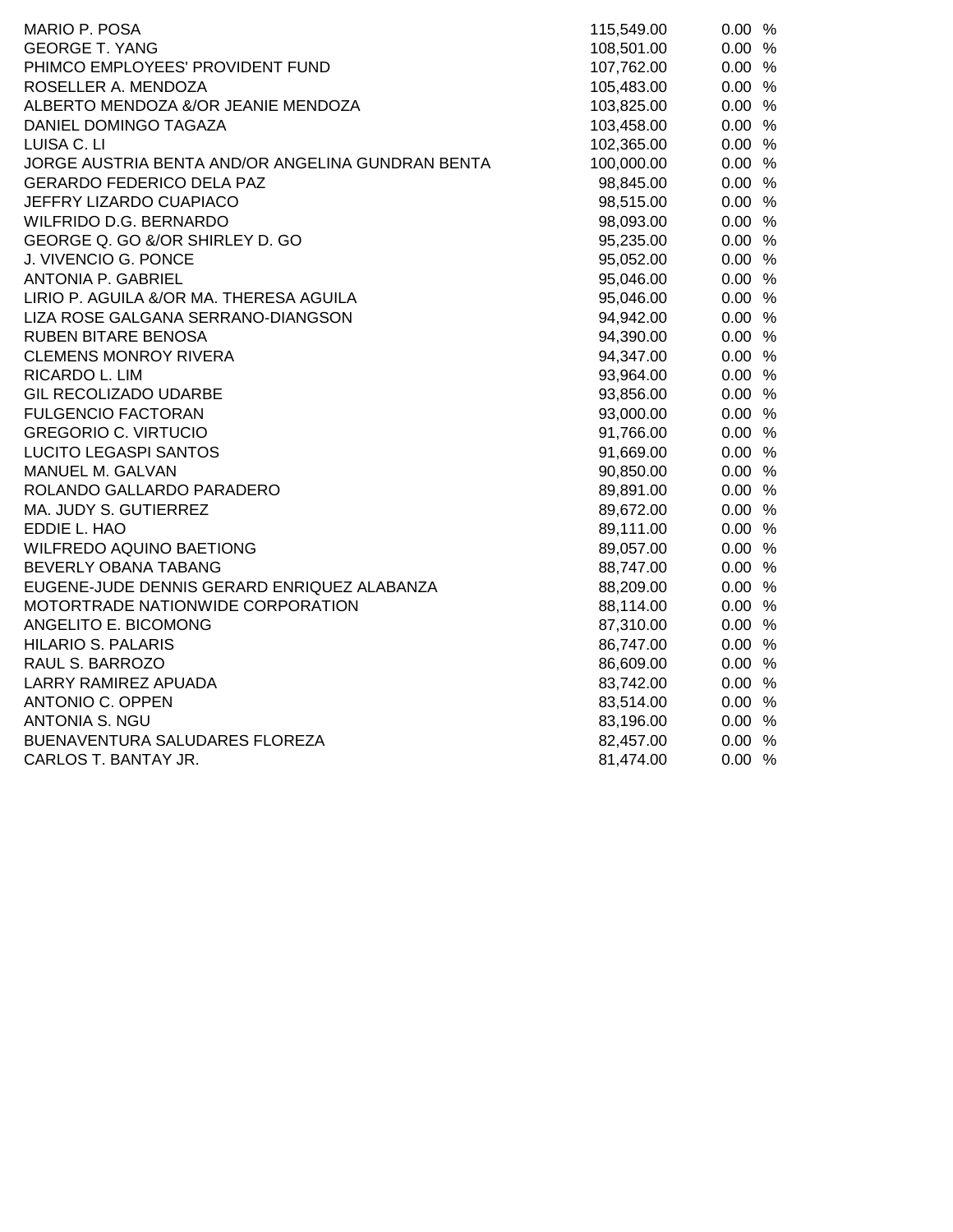## **OUTSTANDING BALANCES FOR A SPECIFIC COMPANY**

Company Code - ROCK00000000

| Business Date: September 30, 2020                                                 |                 |
|-----------------------------------------------------------------------------------|-----------------|
| <b>BPNAME</b>                                                                     | <b>HOLDINGS</b> |
| <b>UPCC SECURITIES CORP.</b>                                                      | 158,590         |
| A & A SECURITIES, INC.                                                            | 717,807         |
| <b>ABACUS SECURITIES CORPORATION</b>                                              | 14,698,864      |
| <b>PHILSTOCKS FINANCIAL INC</b>                                                   | 3,331,147       |
| A. T. DE CASTRO SECURITIES CORP.                                                  | 467,270         |
| ALL ASIA SECURITIES MANAGEMENT CORP.                                              | 10,900          |
| ALPHA SECURITIES CORP.                                                            | 847,982         |
| <b>BA SECURITIES, INC.</b>                                                        | 5,216,897       |
| <b>AP SECURITIES INCORPORATED</b>                                                 | 2,544,102       |
| ANSALDO, GODINEZ & CO., INC.                                                      | 2,387,275       |
| AB CAPITAL SECURITIES, INC.                                                       | 14,368,853      |
| SARANGANI SECURITIES, INC.                                                        | 79,340          |
| <b>SB EQUITIES, INC.</b>                                                          | 2,387,708       |
| ASIA PACIFIC CAPITAL EQUITIES & SECURITIES CORP.                                  | 110,150         |
| ASIASEC EQUITIES, INC.                                                            | 243,813         |
| ASTRA SECURITIES CORPORATION                                                      | 540,871         |
| CHINA BANK SECURITIES CORPORATION                                                 | 115,833         |
| <b>BELSON SECURITIES, INC.</b>                                                    | 1,144,205       |
| BENJAMIN CO CA & CO., INC.                                                        | 3,444           |
| B. H. CHUA SECURITIES CORPORATION                                                 | 1,965           |
| JAKA SECURITIES CORP.                                                             | 443,825         |
| <b>BPI SECURITIES CORPORATION</b>                                                 | 26,070,052      |
| CAMPOS, LANUZA & COMPANY, INC.                                                    | 688,037         |
| SINCERE SECURITIES CORPORATION                                                    | 139,582         |
| <b>CENTURY SECURITIES CORPORATION</b>                                             | 392,906         |
| <b>BDO NOMURA SECURITIES INC</b>                                                  | 2,292,425       |
| CTS GLOBAL EQUITY GROUP, INC.                                                     | 36,732,443      |
| VSEC.COM, INC.                                                                    | 4,309           |
| TRITON SECURITIES CORP.                                                           | 988,783         |
| PHILEO ALLIED SECURITIES (PHILIPPINES), INC.                                      | 25              |
| <b>IGC SECURITIES INC.</b>                                                        | 191,358         |
| <b>CUALOPING SECURITIES CORPORATION</b>                                           | 9,550           |
| DBP-DAIWA CAPITAL MARKETS PHILPPINES, INC.                                        | 106,066         |
| DAVID GO SECURITIES CORP.                                                         | 1,381,533       |
| DIVERSIFIED SECURITIES, INC.                                                      | 171,003         |
| E. CHUA CHIACO SECURITIES, INC.                                                   | 1,624,638       |
| EQUITABLE SECURIITES (PHILS.) INC.                                                | 28              |
| <b>EAST WEST CAPITAL CORPORATION</b>                                              | 5,181           |
| EASTERN SECURITIES DEVELOPMENT CORPORATION                                        | 2,834,310       |
| EQUITIWORLD SECURITIES, INC.                                                      | 258,142         |
| EVERGREEN STOCK BROKERAGE & SEC., INC.                                            | 13,069,642      |
| FIRST ORIENT SECURITIES, INC.                                                     | 165,519,981     |
|                                                                                   | 28,267          |
| FIRST INTEGRATED CAPITAL SECURITIES, INC.                                         |                 |
| F. YAP SECURITIES, INC.                                                           | 1,372,823       |
| <b>AURORA SECURITIES, INC.</b><br><b>GLOBALINKS SECURITIES &amp; STOCKS, INC.</b> | 1,782,995       |
|                                                                                   | 857,058         |
| JSG SECURITIES, INC.                                                              | 30,418          |
| <b>GOLDSTAR SECURITIES, INC.</b>                                                  | 610,263         |
| GUILD SECURITIES, INC.                                                            | 101,009         |
| HDI SECURITIES, INC.                                                              | 3,560,527       |
| H. E. BENNETT SECURITIES, INC.                                                    | 204,234         |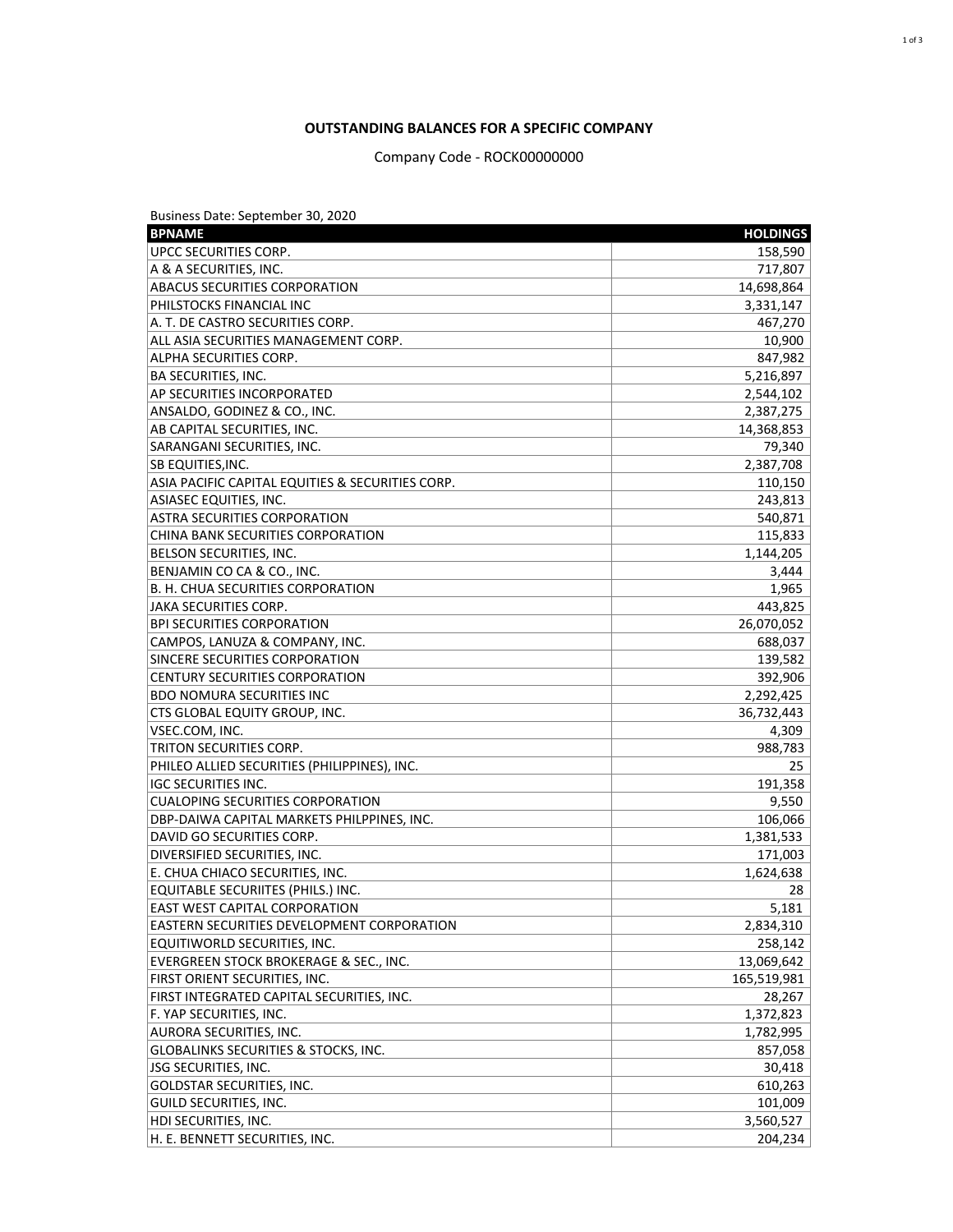| <b>BPNAME</b>                                     | <b>HOLDINGS</b> |
|---------------------------------------------------|-----------------|
| HIGHLAND SECURITIES PHIL., INC.                   | 47              |
| HK SECURITIES, INC.                               | 13,732          |
| II. ACKERMAN & CO., INC.                          | 131,191         |
| I. B. GIMENEZ SECURITIES, INC.                    | 89,571          |
| INVESTORS SECURITIES, INC,                        | 424,793         |
| IMPERIAL, DE GUZMAN, ABALOS & CO., INC.           | 163,646         |
| INTRA-INVEST SECURITIES, INC.                     | 46,076          |
| ASIAN CAPITAL EQUITIES, INC.                      | 15,032          |
| J.M. BARCELON & CO., INC.                         | 77,410          |
| <b>VALUE QUEST SECURITIES CORPORATION</b>         | 52,818          |
| <b>STRATEGIC EQUITIES CORP.</b>                   | 1,157,113       |
| LARRGO SECURITIES CO., INC.                       | 753             |
| LIPPO SECURITIES, INC.                            | 31              |
| LOPEZ, LOCSIN, LEDESMA & CO., INC.                | 11,135          |
| LUCKY SECURITIES, INC.                            | 101,037         |
| LUYS SECURITIES COMPANY, INC.                     | 205,369         |
| MANDARIN SECURITIES CORPORATION                   | 1,284,809       |
| <b>MARINO OLONDRIZ Y CIA</b>                      | 935             |
| COL Financial Group, Inc.                         | 12,073,872      |
| DA MARKET SECURITIES, INC.                        | 218,320         |
| MERCANTILE SECURITIES CORP.                       | 216,684         |
| MERIDIAN SECURITIES, INC.                         | 512,888         |
| MDR SECURITIES, INC.                              | 267,294         |
| <b>REGIS PARTNERS, INC.</b>                       | 63,339          |
| MOUNT PEAK SECURITIES, INC.                       | 45.314          |
| NEW WORLD SECURITIES CO., INC.                    | 177,640         |
| OPTIMUM SECURITIES CORPORATION                    | 1,697,141       |
| <b>RCBC SECURITIES, INC.</b>                      | 638,604         |
| PAN ASIA SECURITIES CORP.                         | 1,226,401       |
| PAPA SECURITIES CORPORATION                       | 9,534,631       |
| MAYBANK ATR KIM ENG SECURITIES, INC.              | 4,349,556       |
| PLATINUM SECURITIES, INC.                         | 50,338          |
| PNB SECURITIES, INC.                              | 1,230,000       |
| PREMIUM SECURITIES, INC.                          | 618,781         |
| <b>PRYCE SECURITIES, INC.</b>                     | 13,361          |
| <b>SALISBURY BKT SECURITIES CORPORATION</b>       | 18,272          |
| QUALITY INVESTMENTS & SECURITIES CORPORATION      | 1,898,512       |
| R & L INVESTMENTS, INC.                           | 3,982           |
| ALAKOR SECURITIES CORPORATION                     | 14,585          |
| R. COYIUTO SECURITIES, INC.                       | 515,781         |
| REGINA CAPITAL DEVELOPMENT CORPORATION            | 550,383         |
| R. NUBLA SECURITIES, INC.                         | 4,523,691       |
| AAA SOUTHEAST EQUITIES, INCORPORATED              | 52,826          |
| R. S. LIM & CO., INC.                             | 1,942,771       |
| <b>RTG &amp; COMPANY, INC.</b>                    | 2,336,453       |
| S.J. ROXAS & CO., INC.                            | 125,239         |
| <b>SECURITIES SPECIALISTS, INC.</b>               | 14,787          |
| FIDELITY SECURITIES, INC.                         | 241,815         |
| SUMMIT SECURITIES, INC.                           | 49,738,266      |
| <b>STANDARD SECURITIES CORPORATION</b>            | 1,516,687       |
| SUPREME STOCKBROKERS, INC                         | 5,003           |
| TANSENGCO & CO., INC.                             | 2,274,351       |
| THE FIRST RESOURCES MANAGEMENT & SECURITIES CORP. | 151,231         |
| TOWER SECURITIES, INC.                            | 8,178,438       |
| TRANS-ASIA SECURITIES, INC.                       | 6,801           |
| APEX PHILIPPINES EQUITIES CORPORATION             | 20,848          |
| TRENDLINE SECURITIES CORPORATION                  | 2,350           |
| TRI-STATE SECURITIES, INC.                        | 115,174         |